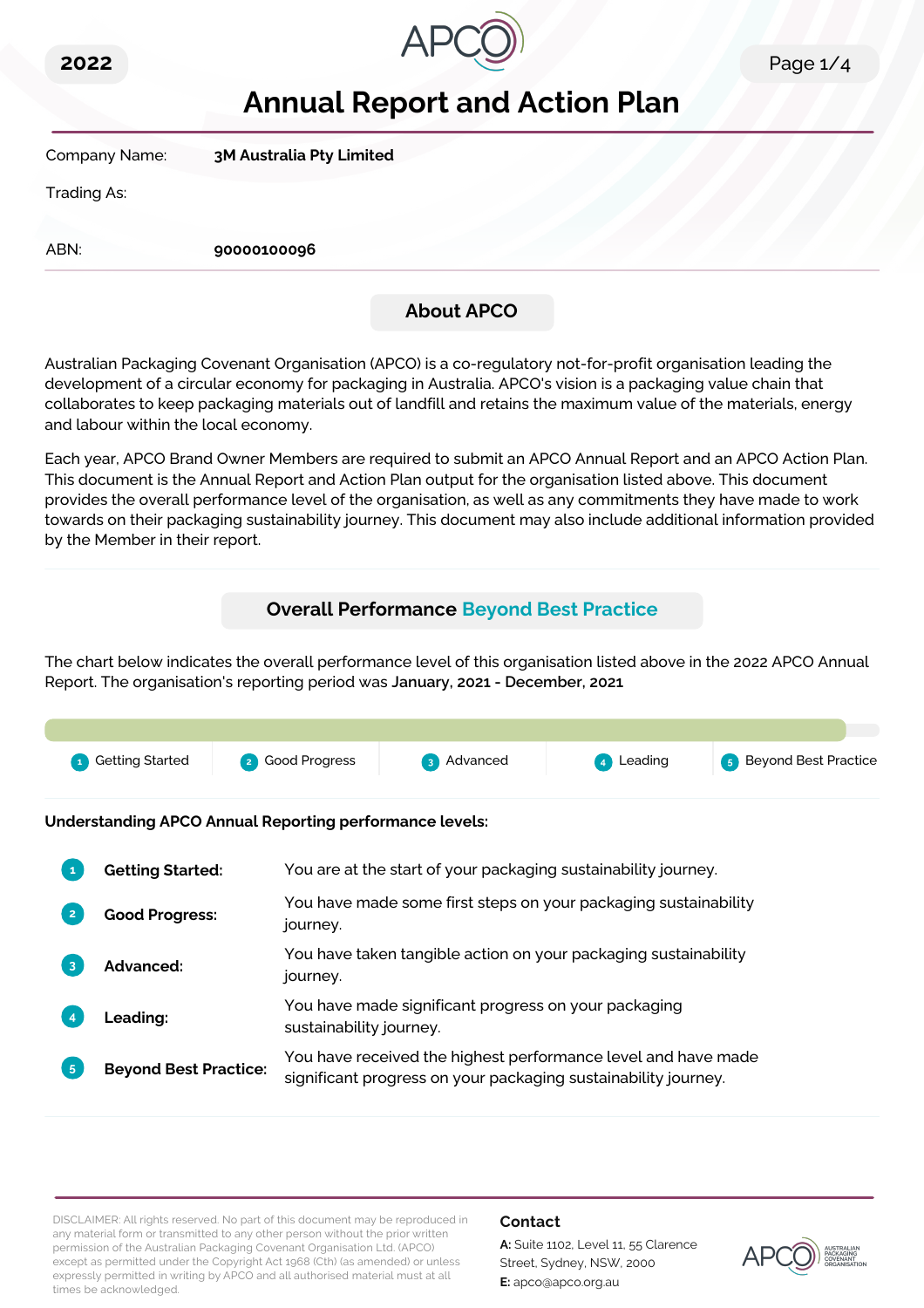

### **APCO Action Plan Commitments**

For each of the Packaging Sustainability Framework criteria listed below, a description is provided along with the commitments made by the organisation in their APCO Action Plan.

#### Criteria 1:

#### **Governance & Strategy:**

This criteria considers actions to integrate packaging sustainability into business strategies.

- Develop a strategy that includes goals (objectives) and targets for packaging sustainability that  $\bullet$ addresses the Sustainable Packaging Guidelines (SPGs) or equivalent.
- Include a commitment to achieving the 2025 National Packaging Targets in our strategy.
- Have our executive or board of directors review our strategy and have the strategy integrated within our business processes.
- Regularly communicate and promote packaging sustainability objectives and targets within our organisation.
- Regularly engage or communicate with our external stakeholders about the environmental impacts of our packaging.
- Actively participate in initiatives to promote packaging sustainability outside of our organisation.

## Criteria 2:

#### **Design & Procurement:**

This criteria considers actions taken to ensure that sustainability principles are considered in the design or procurement of both new and existing packaging through use of the Sustainable Packaging Guidelines (SPGs).

- Review **100**% of our packaging against the Sustainable Packaging Guidelines (or equivalent).
- Consider the following Sustainable Packaging Principles in our packaging reviews:
	- Design for recovery  $\circ$
	- Optimise material efficiency  $\circ$
	- Design to reduce product waste  $\circ$
	- $\circ$ Eliminate hazardous materials
	- Use of renewable materials  $\circ$
	- Use recycled materials  $\circ$
	- $\circ$ Design to minimise litter
	- $\circ$ Design for transport efficiency
	- Design for accessibility  $\circ$
	- Provide consumer information on environmental sustainability  $\circ$
- **100**% of our packaging to be optimised for material efficiency.

## Criteria 3:

#### **Recycled Content:**

This criteria considers actions taken to increase or optimise the amount of recycled material used by your organisation.

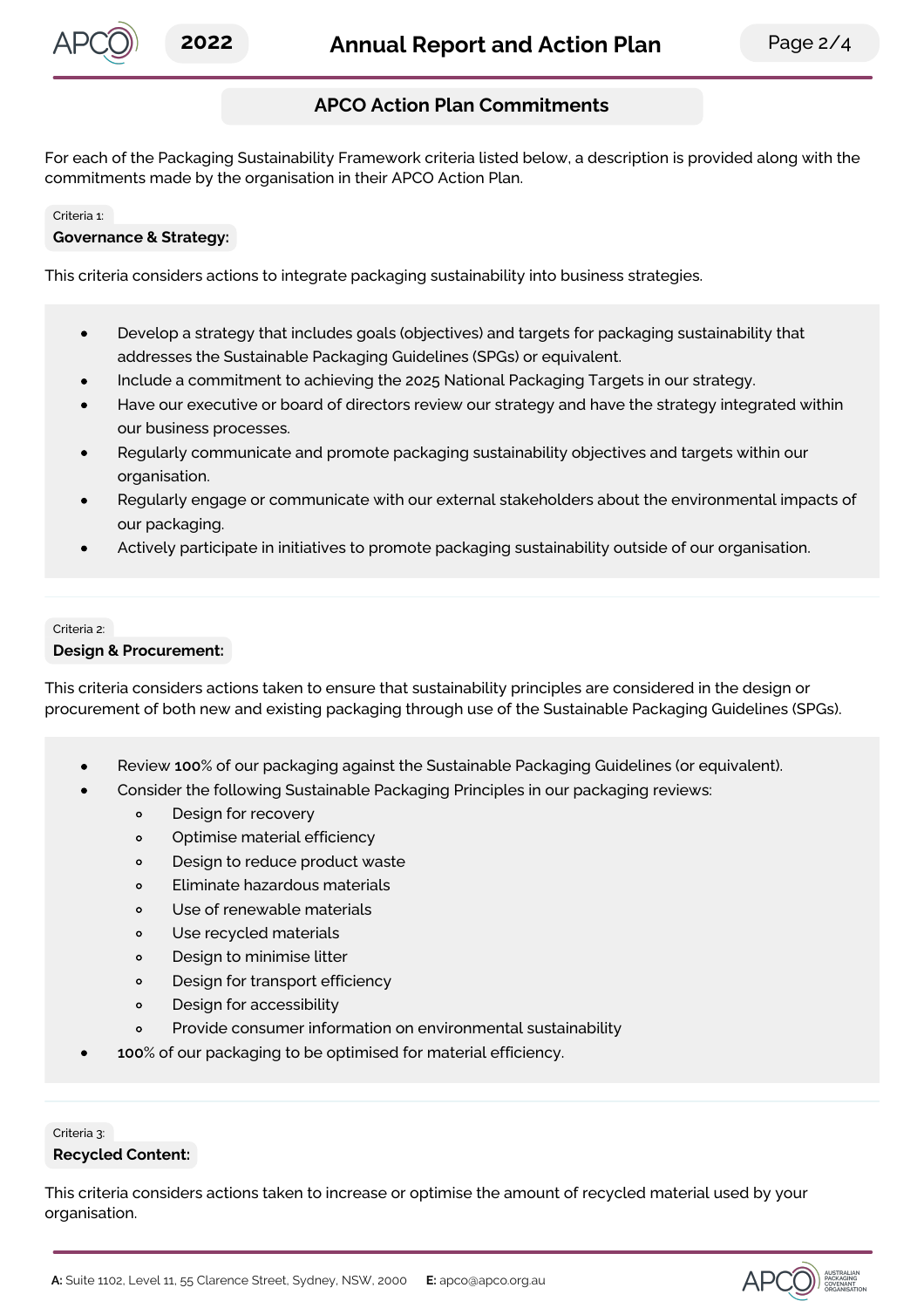

- Develop a policy or procedure to buy products and/or packaging made from recycled materials.
- Use recycled content in:
	- Primary packaging that we use to sell our products  $\circ$
	- Secondary packaging that we use to sell our products  $\circ$
	- Tertiary packaging that we use to sell our products  $\circ$
	- $\circ$ Other items which we purchase (e.g. office stationary and suppliers etc.)
	- **100**% of our packaging to be made using some level of recycled material

#### Criteria 4: **Recoverability:**

This criteria considers actions taken to improve the recovery of packaging at end-of-life and increase use of reusable packaging.

- **100**% of our packaging to be designed to have all packaging components be recoverable at end-oflife.
- Investigate opportunities to use reusable packaging.
- **100**% of our packaging to have all packaging components that are reusable.

#### Criteria 5: **Disposal Labelling:**

This criteria considers the extent to which packaging has been labelled to help consumers determine what to do with packaging at end-of-life.

**100**% of our packaging to have on-pack labelling to inform correct disposal.

#### Criteria 6:

#### **On-site Waste:**

This criteria considers progress in increasing the amount of on-site solid waste being diverted from landfill.

- Have recycling programs for the following materials:
	- $\circ$ Paper/cardboard
	- Soft plastics  $\circ$
	- Rigid plastics  $\circ$
	- Glass  $\Omega$
- Aim for **62**% of our on-site waste to be diverted from landfill.

Criteria 7: **Problematic Materials:**